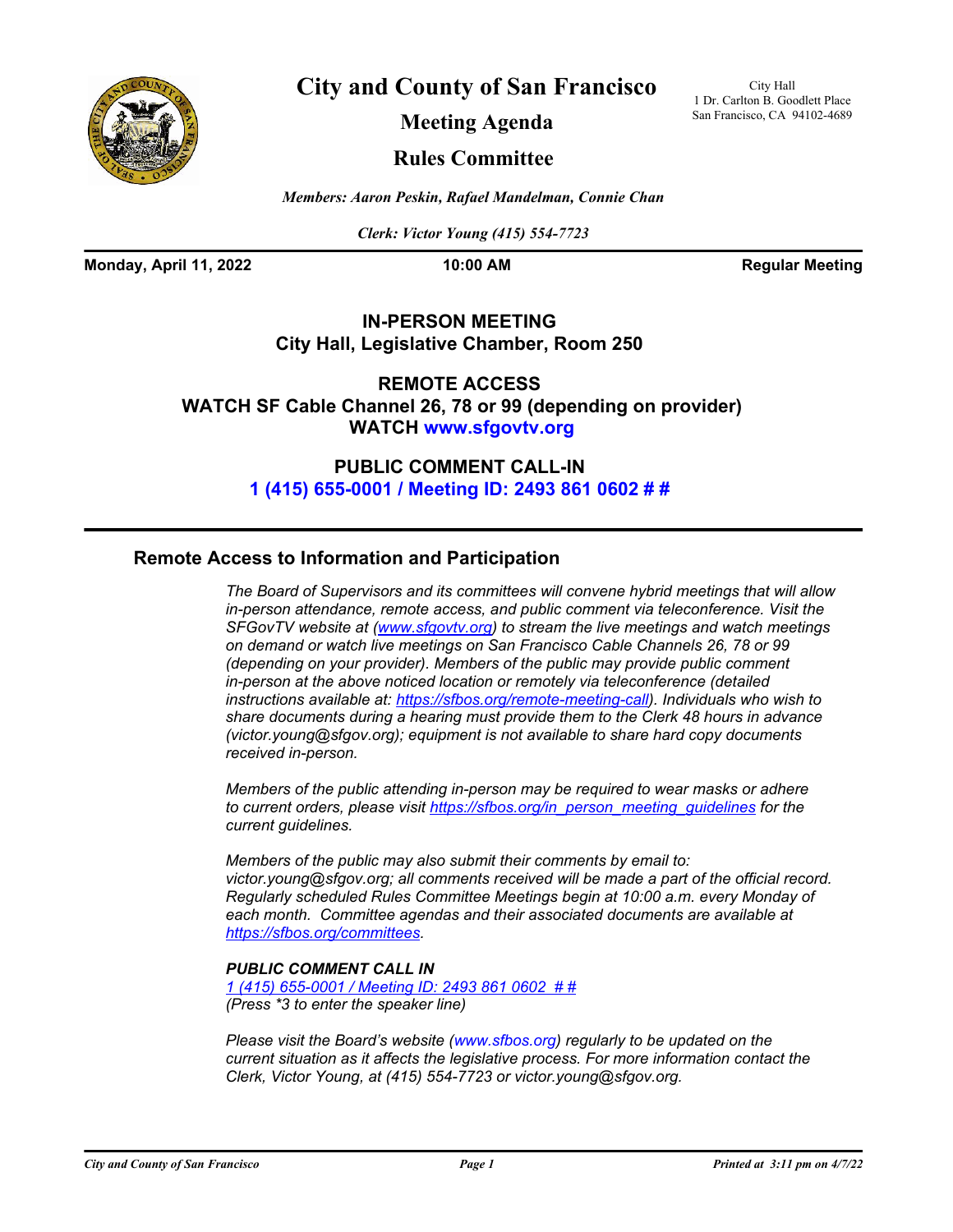# **ROLL CALL AND ANNOUNCEMENTS**

# **COMMUNICATION**

## **AGENDA CHANGES**

# **REGULAR AGENDA**

### **1. [220242](http://sfgov.legistar.com/gateway.aspx?m=l&id=38434) [Administrative Code - Limits on Storage and Use of DNA Profiles] Sponsors: Ronen; Walton**

Ordinance amending the Administrative Code to prohibit the Police Department or other City departments from uploading or storing DNA profiles known to belong to crime victims ("Victim DNA Profiles") in any City DNA database that is not subject to the federal and state rules governing Combined DNA Index Systems ("CODIS") databases ("Non-CODIS DNA Databases"), and from storing DNA profiles obtained from crime scene evidence ("Evidentiary DNA Profiles") in any Non-CODIS DNA Database for longer than 60 days; to require that, by July 1, 2022, or 15 days after the effective date of this Ordinance, the Police Department purge from Non-CODIS DNA Databases Evidentiary DNA Profiles stored for longer than 60 days and Victim DNA Profiles stored for any length of time; and to limit the Police Department and other City departments to using Non-CODIS DNA Databases only for quality assurance purposes, and not for any investigative purposes.

3/8/22; ASSIGNED UNDER 30 DAY RULE to the Rules Committee.

3/14/22; REFERRED TO DEPARTMENT.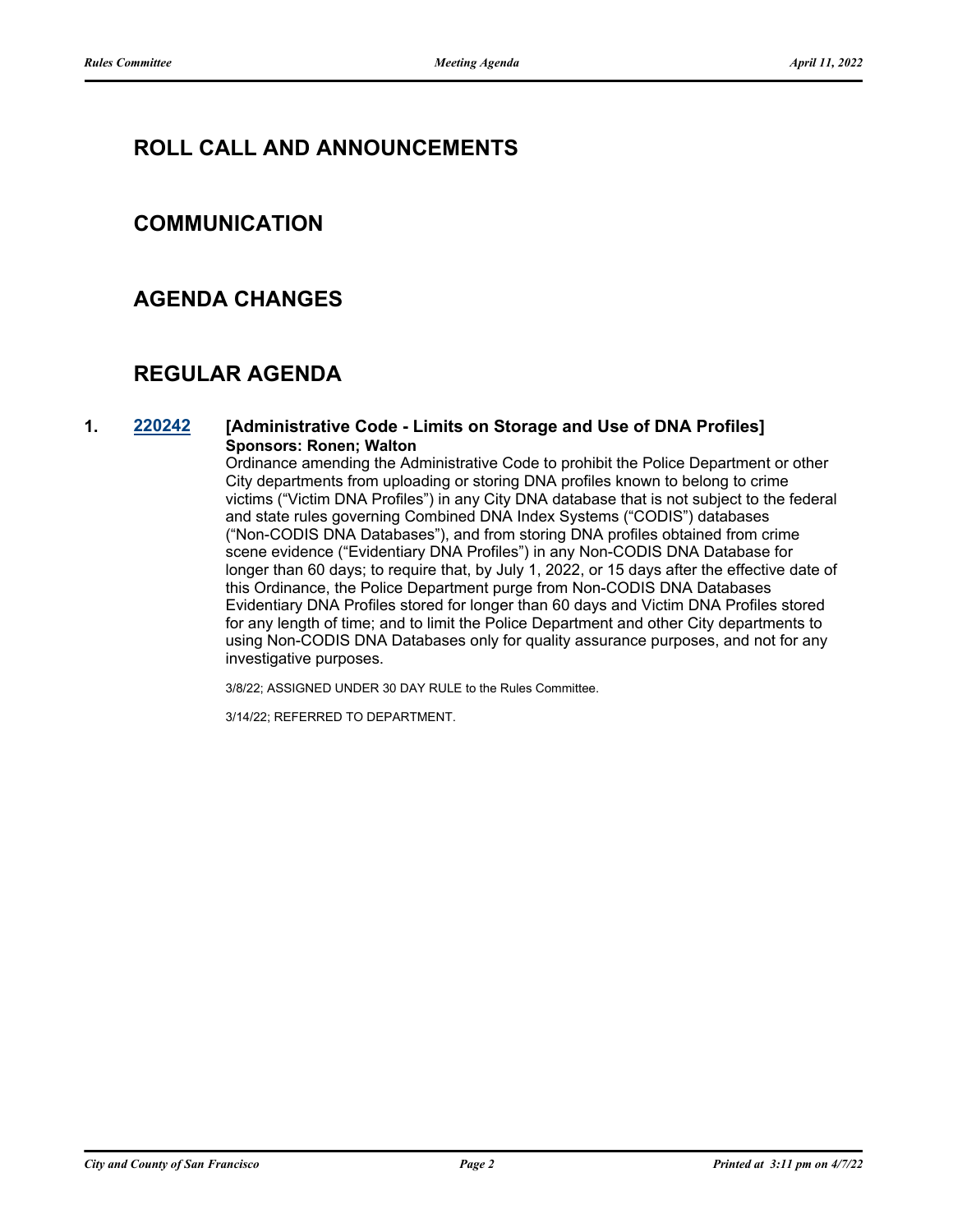## **2. [210979](http://sfgov.legistar.com/gateway.aspx?m=l&id=37849) [Appointments, San Francisco Health Authority]**

Hearing to consider appointing one member, term ending January 15, 2023, five members, terms ending January 15, 2024, and one member term ending January 15, 2025, to the San Francisco Health Authority. (Clerk of the Board)

Seat 2, succeeding Jian Qing Zhang, term expired, must be employed in the senior management of a hospital not operated by the county or the University of California and who is a nominee of the San Francisco Section of Westbay Hospital Conference or any successor organization, or if no successor organization, a person who shall be nominated by the Hospital Council of Northern and Central California, for the unexpired portion of a three-year term ending January 15, 2023.

Seat 3, succeeding Roland Pickens, term expired, must be employed in the senior management of San Francisco General Hospital, for the unexpired portion of a three-year term ending January 15, 2024.

Seat 4, succeeding Emily Webb, term expired, must be employed in the senior management of St. Luke's Hospital (San Francisco), for the unexpired portion of a three-year term ending January 15, 2024.

Seat 6, succeeding Eddie Chan, term expired, must be employed in the senior management of either private nonprofit community clinics or a community clinic consortium, nominated by the San Francisco Community Clinic Consortium, or any successor organization, for the unexpired portion of a three-year term ending January 15, 2025.

Seat 7, succeeding Lawrence Cheung, term expired, must be a physician, nominated by the San Francisco Medical Society, or any successor organization, for the unexpired portion of a three-year term ending January 15, 2024.

Seat 8, succeeding Steven Fugaro, term expired, must be a physician, nominated by the San Francisco Medical Society, or any successor organization, for the unexpired portion of a three-year term ending January 15, 2024.

Seat 12, succeeding Steve Fields, term expired, must be knowledgeable in matters relating to either traditional safety net providers, health care organizations, the Medi-Cal program, or the activities of the Health Authority, and nominated by the program committee of the Health Authority, for the unexpired portion of a three-year term ending January 14, 2024.

9/17/21; RECEIVED AND ASSIGNED to the Rules Committee.

*7 seats / 7 applicants*

.

*Jian Zhang, seat 2 Roland Pickens, seat 3 (Residency Waiver Required) Emily Web, seat 4 (Residency Waiver Required) Eddie Chan, seat 6 (Residency Waiver Required) Joseph Woo, seat 7 Steven Fugaro, seat 8 (Residency Waiver Required) Steve Fields, seat 12 (Residency Waiver Required)*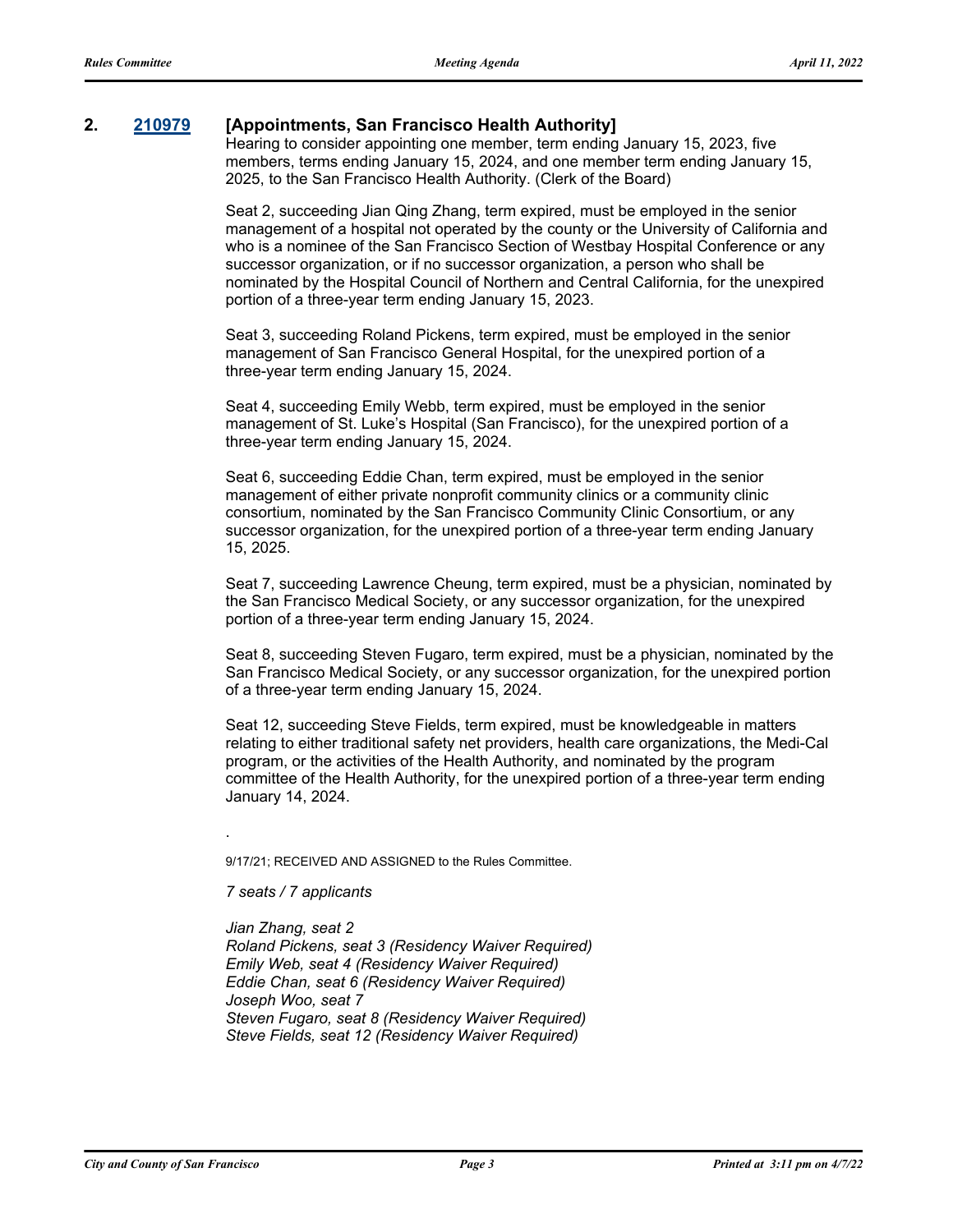## **3. [220149](http://sfgov.legistar.com/gateway.aspx?m=l&id=38344) [Appointment, Director of the San Francisco Bay Area Regional Water System Financing Authority - Dennis J. Herrera] Sponsor: Mayor**

Resolution appointing Dennis J. Herrera as a Director of the San Francisco Bay Area Regional Water System Financing Authority for the remainder of the four-year term ending June 30, 2023.

2/8/22; RECEIVED AND ASSIGNED to the Rules Committee.

# **ADJOURNMENT**

*NOTE: Pursuant to Government Code Section 65009, the following notice is hereby given: if you challenge, in court, the general plan amendments or planning code and zoning map amendments described above, you may be limited to raising only those issues you or someone else raised at the public hearing described in this notice, or in written correspondence delivered to the Board of Supervisors at, or prior to, the public hearing.*

# **LEGISLATION UNDER THE 30-DAY RULE**

*NOTE: The following legislation will not be considered at this meeting. Board Rule 3.22 provides that when an Ordinance or Resolution is introduced which would CREATE OR REVISE MAJOR CITY POLICY, the Committee to which the legislation is assigned shall not consider the legislation until at least thirty days after the date of introduction. The provisions of this rule shall not apply to the routine operations of the departments of the City or when a legal time limit controls the hearing timing. In general, the rule shall not apply to hearings to consider subject matter when no legislation has been presented, nor shall the rule apply to resolutions which simply URGE action to be taken.*

**[220315](http://sfgov.legistar.com/gateway.aspx?m=l&id=38507) [Administrative, Campaign and Governmental Conduct Codes - Administrative Support for Sanitation and Streets Department - Form 700 Filing Requirements for Public Works Commission, Sanitation and Streets Commission, and Director of Sanitation and Streets]**

> Ordinance amending the Administrative Code to require the Department of Public Works to provide the new Department of Sanitation and Streets with administrative support, including human resources, performance management, finance, budgeting, technology, emergency planning, training, and employee safety services; and amending the Campaign and Governmental Conduct Code to require Public Works Commissioners, Sanitation and Streets Commissioners, and the Director of Sanitation and Streets to file Form 700 (Statement of Economic Interests). (City Administrator)

3/28/22; RECEIVED FROM DEPARTMENT.

4/4/22; REFERRED TO DEPARTMENT.

4/5/22; ASSIGNED UNDER 30 DAY RULE to the Rules Committee.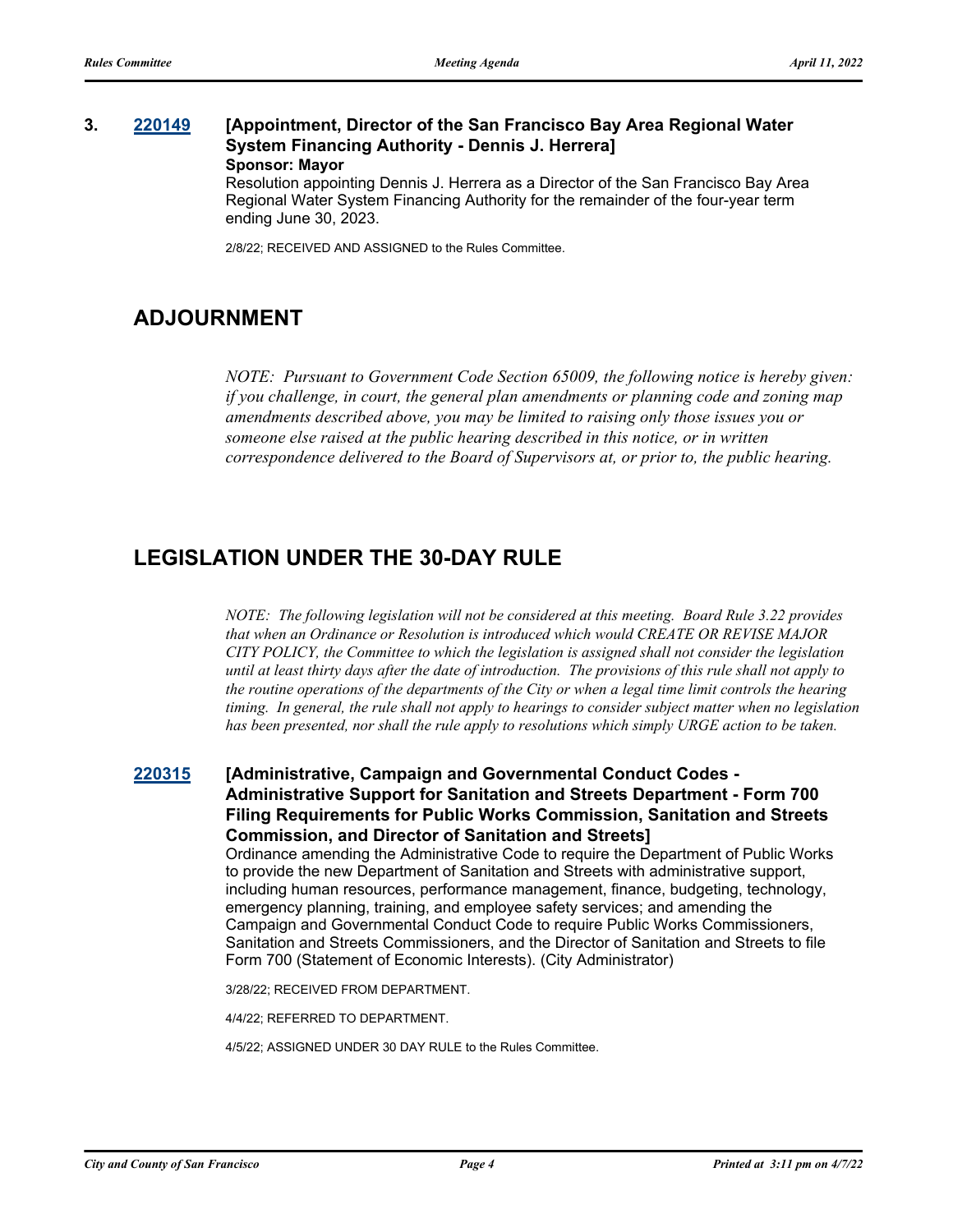#### **Agenda Item Information**

Each item on the Consent or Regular agenda may include the following documents:

1) Legislation

2) Budget and Legislative Analyst report

3) Department or Agency cover letter and/or report

4) Public correspondence

These items are available for review at City Hall, 1 Dr. Carlton B. Goodlett Place, Room 244, Reception Desk or at https://sfbos.org/legislative-research-center-lrc.

#### **Meeting Procedures**

The Board of Supervisors is the legislative body of the City and County of San Francisco. The Board has several standing committees where legislation is the subject of hearings at which members of the public are urged to testify. The full Board does not hold a second public hearing on measures which have been heard in committee.

Board procedures do not permit: 1) persons in the audience to vocally express support or opposition to statements by Supervisors or by other persons testifying; 2) ringing and use of cell phones, pagers, and similar sound-producing electronic devices; 3) bringing in or displaying signs in the meeting room; and 4) standing in the meeting room. Each member of the public will be allotted the same maximum number of minutes to speak as set by the President or Chair at the beginning of each item or public comment, excluding City representatives; except that public speakers using interpretation assistance will be allowed to testify for twice the amount of the public testimony time limit. If simultaneous interpretation services are used, speakers will be governed by the public testimony time limit applied to speakers not requesting interpretation assistance. Members of the public who want a document displayed should provide in advance of the meeting to the Clerk of the Board (bos.legislation@sfgov.org), clearly state such during testimony, and subsequently request the document be removed when they want the screen to return to live coverage of the meeting. Hard copy documents may no be shared during in-person meetings.

IMPORTANT INFORMATION: The public is encouraged to testify at Committee meetings. Persons unable to attend the meeting may submit to the City, by the time the proceedings begin, written comments regarding the agenda items. These comments will be made a part of the official public record and shall be brought to the attention of the Board of Supervisors. Written communications expected to be made a part of the official file should be submitted to the Clerk of the Board or Clerk of a Committee: 1 Dr. Carlton B. Goodlett Place, Room 244, San Francisco, CA 94102. Communications which are not received prior to the hearing may be delivered to the Clerk of the Board or Clerk of the Committee and will be shared with the Members.

COPYRIGHT: All system content that is broadcasted live during public proceedings is secured by High-bandwidth Digital Content Protection (HDCP), which prevents copyrighted or encrypted content from being displayed or transmitted through unauthorized devices. Members of the public who wish to utilize chamber digital, audio and visual technology may not display copyrighted or encrypted content during public proceedings.

AGENDA PACKET: Available on the internet at https://www.sfbos.org/meetings. Meetings are cablecast on SFGovTV, the Government Channel, at www.sfgovtv.org or Cable Channels 26, 78 or 99 (depending on your provider). For USB copies call (415) 554-4188.

LANGUAGE INTERPRETERS: Language services are available in Spanish, Chinese and Filipino at all regular and special Board and Committee meetings if made at least 48 hours in advance of the meeting to help ensure availability. For more information or to request services: Contact Wilson Ng or Arthur Khoo at (415) 554-5184.

傳譯服務: 所有常規及特別市參事會會議和常務委員會會議將提供西班牙文, 中文以及菲律賓文的傳譯服務, 但必須 在會議前最少48小時作出請求, 以確保能獲取到傳譯服務. 將因應請求提供交替傳譯服務, 以便公眾向有關政府機構 發表意見. 如需更多資訊或請求有關服務, 請致電(415) 554-5184聯絡我們.

AVISO EN ESPAÑOL: Los servicios de idiomas están disponibles en español, chino, y filipino en todas las reunions regulares y reuniones especiales de la Junta, de los Comités, si se solicita por lo menos 48 horas antes de la reunión para ayudar a garantizar su disponibilidad. Para más información o solicitar servicios, por favor contactar a (415) 554-5184.

PAUNAWA: Mayroong serbisyong pang-wika sa Espanyol, Tsino at Pilipino para sa lahat ng mga regular at espesyal na pagpupulong ng Board, at Komite ng Board. Sa kasalukuyan, mayroong serbisyo sa wikang Pilipino na maaaring hilingin, 48